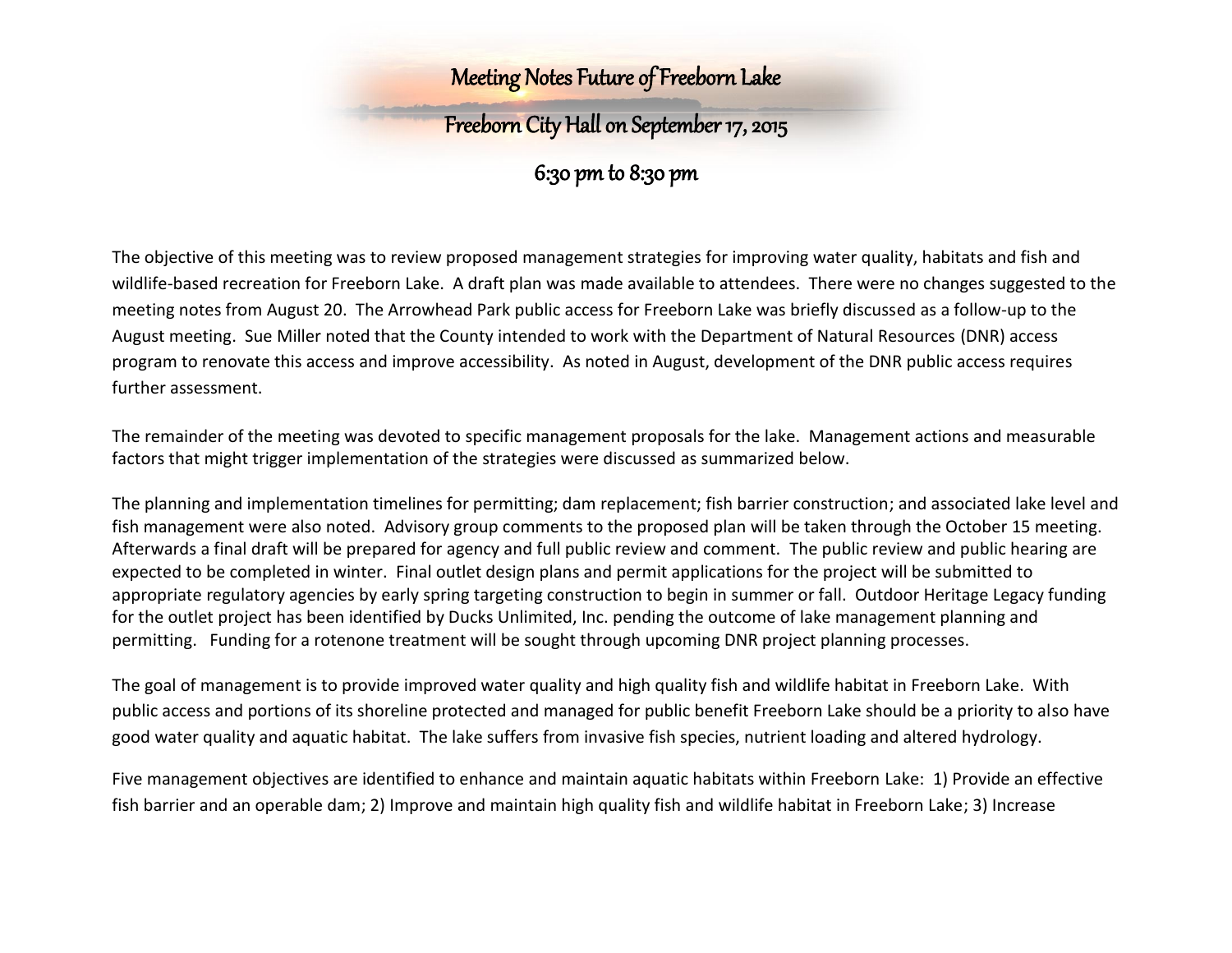## Freeborn City Hall on September 17, 2015

6:30 pm to 8:30 pm

populations and relative abundance of northern pike and yellow perch; 4) Improve and maintain water quality parameters for total phosphorous (< 90 ppb), Chlorophyll a (< 30 ppb) and Secchi disk transparency (> 2.3 ft.) to attain aquatic recreational use standards for shallow lakes in the Western Corn Belt Plains Ecoregion; 5) Promote healthy watershed practices and habitat complexes around Freeborn Lake.

Immediate actions are to incorporate an effective fish barrier on the Cobb River and replace the existing outlet dam with a structure allowing water level management. At the time of construction the lake would be lowered in winter and summer to facilitate dam replacement, rough fish removal and regeneration of native aquatic plants.

A velocity-tube fish barrier is feasible downstream of the outlet dam at County State Aid Highway (CSAH) 6. This type of fish barrier can be used as a road crossing and is preferred for simplicity and ease of maintenance. The existing CSAH 6 road crossing of the Cobb River will be replaced with a new culvert having adequate flow characteristics to deter upstream migrations of common and other invasive carp. Installation of a culvert/fish barrier requires water permits and permissions to maintain a barrier to the movements of aquatic species.

The outlet dam for Freeborn Lake is deteriorating and exhibits condition problems. It also is a factor in water quality issues; however, a dam is needed to maintain the lake. Final dam design plans, an operational plan, a cooperative agreement with Freeborn County, and other requirements are necessary to allow dam replacement and water management. The new dam will have the same control (full service level) the current structure was designed to maintain. It will have a variable crest feature (usually stoplogs) so water level management and drawdowns can be implemented. The new structure should pass the same amount of water at full service as the existing dam. A channel from the dam into the basin will be needed to facilitate temporarily lowering water levels. Construction and operation of the dam will require necessary permits.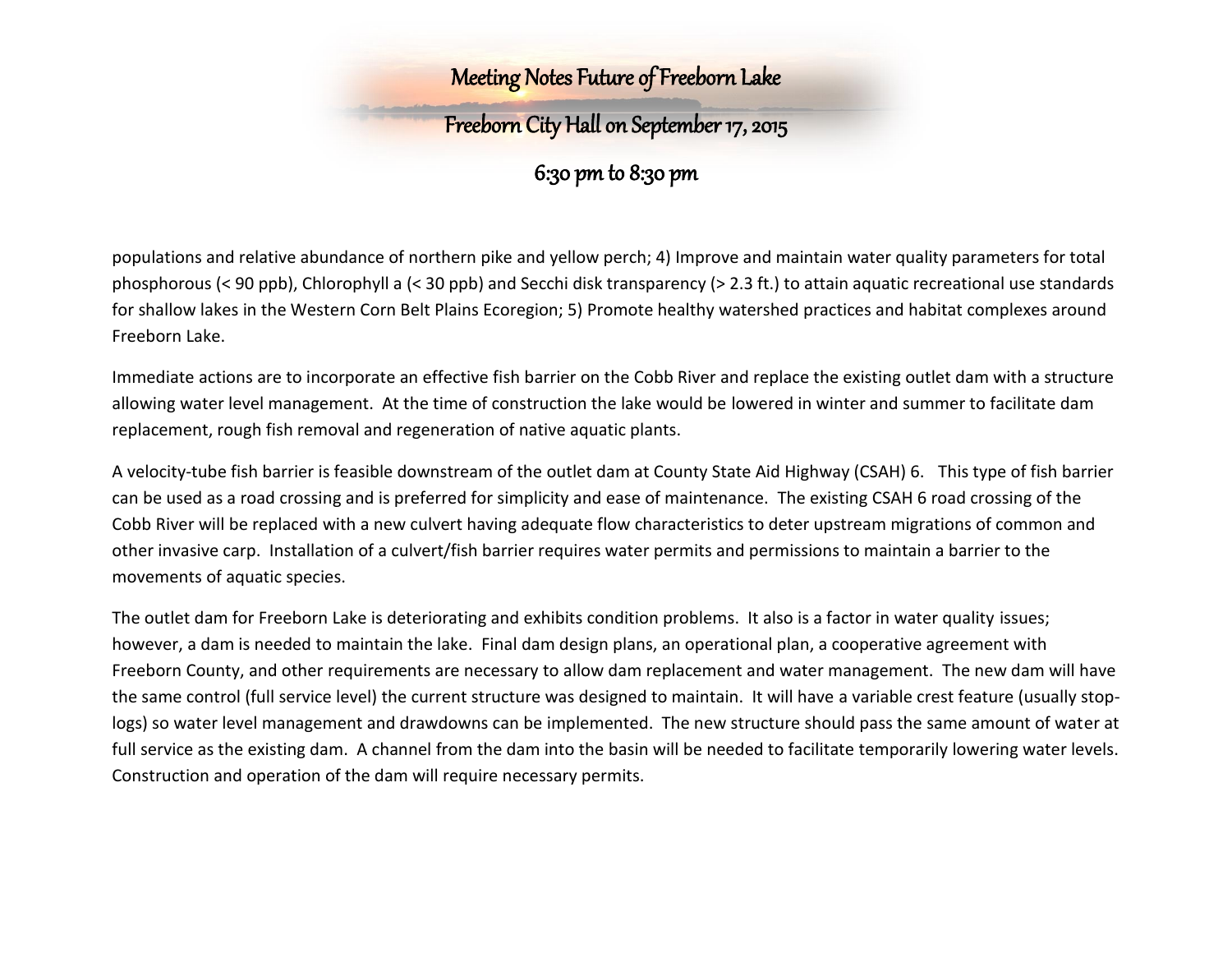## Freeborn City Hall on September 17, 2015

6:30 pm to 8:30 pm

Minnesota statutes and rules provide options for processes to facilitate the use of temporary drawdowns to improve water quality and aquatic habitats for lakes. For Freeborn Lake the most appropriate option is Minnesota Statute 103G.408 which allows drawdowns to improve water quality and aquatic habitat when the public water is a shallow lake to be managed for fish, wildlife, or ecological purposes by the Commissioner of the DNR. The process includes giving notice and holding a public hearing. Management and permitting will be based on an approved, comprehensive management plan. Although not required by law, Freeborn County and the DNR intend to maintain a formal lake advisory committee and process for involving interested citizens when significant management actions are proposed.

Initial major water level drawdowns are proposed to be implemented concurrently with dam replacement both to facilitate the outlet work and to initiate ecological changes in the lake that can improve water quality. Exposing the bottom of the lake will consolidate and oxidize bottom soils, reduce nutrients available to algae in the water, and will provide better growing conditions for rooted aquatic vegetation. Lower water will help induce winter kill and/or facilitate other treatments to control rough fish.

A water level drawdown is proposed for late summer or fall of 2016 with the lake to be lowered as much as possible (>40 inches) by late fall. This drawdown would extend through winter to remove undesirable fishes. This may be used in conjunction with rotenone treatment to eradicate fish populations. It was suggested that rotenone would be primarily applied by air, since the lake is so large, shallow and would be inaccessible by boat during drawdown. Tributaries would be treated by ground applications. Fish will be scavenged or allowed to decompose naturally.

Once the dam construction is complete a growing season drawdown would actively lower water levels 30 inches to regenerate aquatic vegetation including emergent varieties (e.g., bulrushes and cattails). Based on depth measurements it is anticipated the growing season drawdown would expose about 50% of the lake basin. Perennial emergent aquatic plants may be expected to cover portions of the lake as observed in the past after natural droughts. They are predicted to occupy up to 25% of the basin at maximum extension, primarily in the shallower areas. Most species of emergent plants are relatively short-lived and dieback in a few years.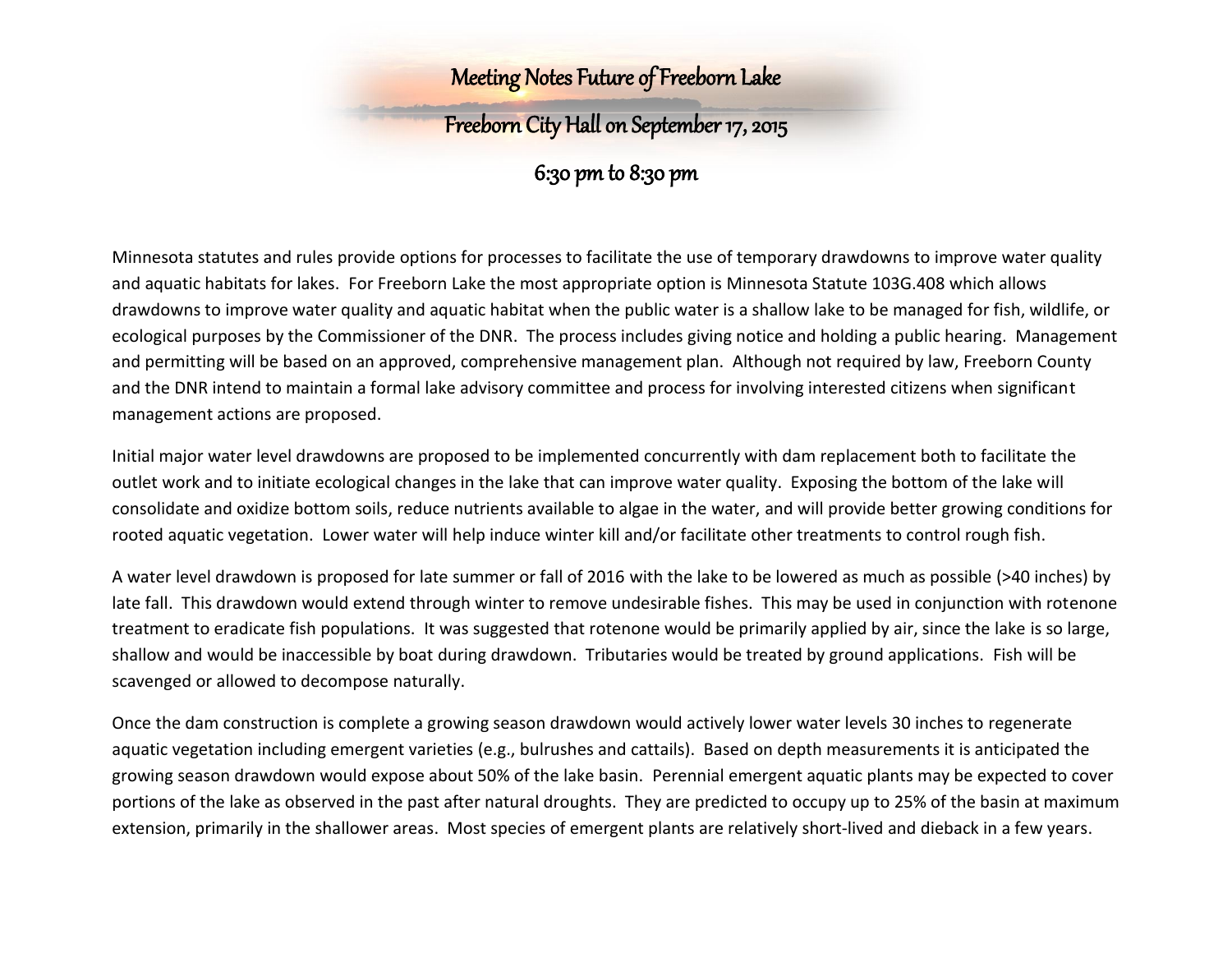## Freeborn City Hall on September 17, 2015

6:30 pm to 8:30 pm

The lake would be restocked with northern pike and other species compatible with water quality and habitat objectives. The resultant fishery should be considered "boom and bust." Fish can grow rapidly and abundantly providing for a quick development of a quality recreational fishery.

Following major drawdown and fish removal, the first year of reflooding will be regulated to encourage establishment of desired vegetation with an objective of fully restoring lake levels to the full service level as plants mature. Refill times are dependent on prevailing climatic conditions and time of year.

Questions were asked about other means of removing phosphorous. Few techniques are available. Natural remediation is the most practical. Sediment removal is prohibitively expensive. Chemical treatments such as alum applications are expensive and would be short-lived. Growing and removing vegetation also has practical limitations. Lake aeration as a means of extending benefits of the reclamation is not recommended. Aeration would be actively opposed by DNR Fish and Wildlife staff as ineffective in a lake as shallow as Freeborn and has having the potential to harm efforts to suppress rough fish.

It was noted that lowering the lake will export substantial quantities of phosphorous to receiving waters. While this is true, the dissolved phosphorous concentrations in the water are presently very high and being exported as long as there is flow from the lake. A primary objective of the lake reclamation is to substantially reduce dissolved phosphorous over time.

It was emphasized that shallow lake conditions are not static and additional management will be needed to maintain good water quality, quality fishing and aquatic habitats. The following procedures are recommended to maintain or restore improvements. Thresholds are identified that would trigger consideration of additional management.

Relative abundance of fish species and predator-prey relationships affect the lake environment. Management will target control of rough fish and improving aquatic vegetation to improve or maintain water quality. The long-term effectiveness of rough fish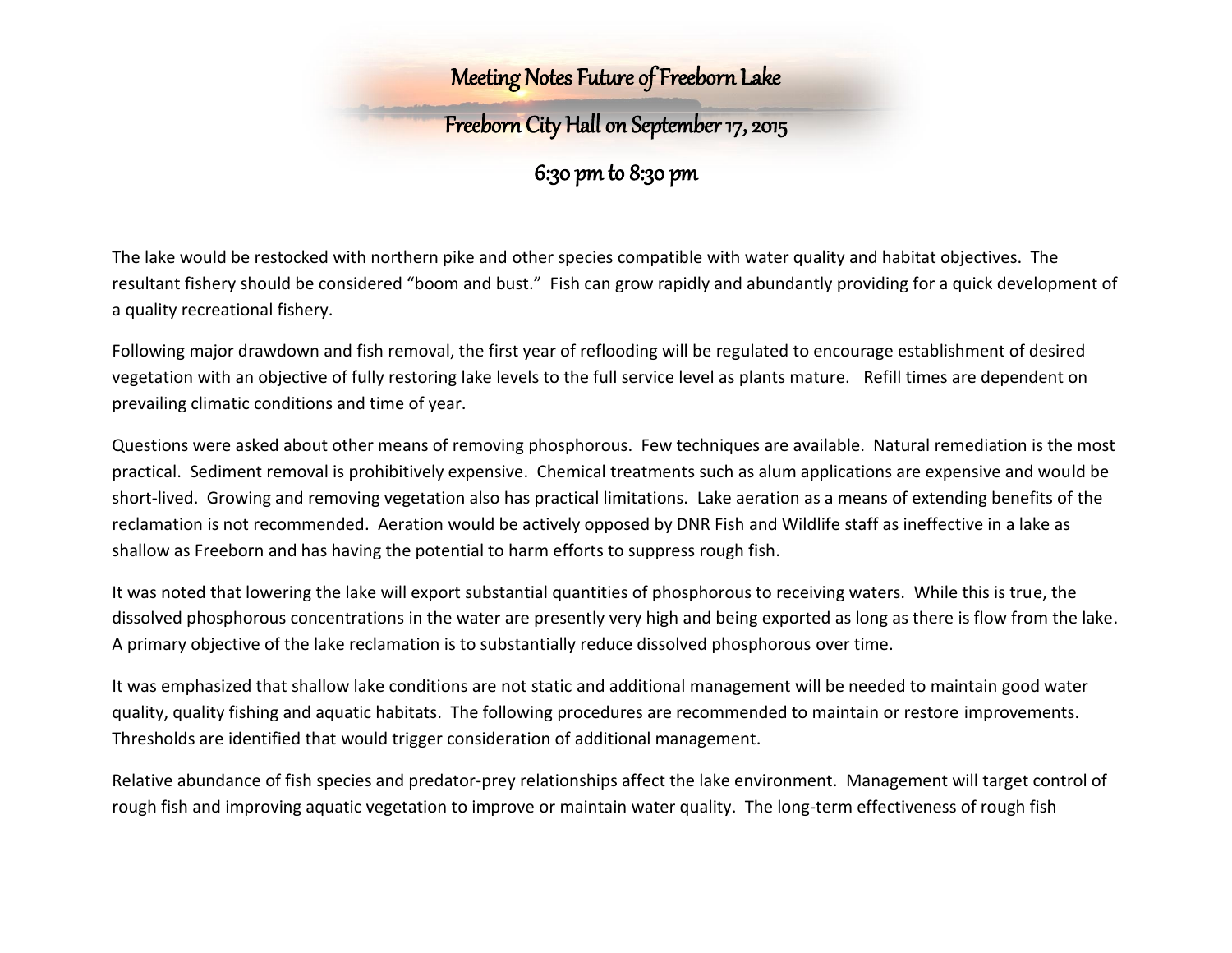## Freeborn City Hall on September 17, 2015

6:30 pm to 8:30 pm

removals is not predictable. Rough fish are tough to eradicate. Natural events such as floods and accidental or purposeful introductions by people can result in recolonizations. Experience with control in local lakes is varied.

Additionally, Freeborn Lake is vulnerable to both winter and summer conditions that can adversely affect the fishery and lead to declining water clarity and habitat quality. An effective fish barrier at the lake's outlet will restrict natural recolonization, so stocking will be needed. Plans are to restock the lake with northern pike, yellow perch and bluegill sunfish at appropriate life stages as needed. Northern pike are a top predator adapted to shallow lake conditions. Bluegill sunfish can help control reproduction of common carp by preying on eggs. A low relative abundance of quality sized northern pike and yellow perch within the overall fish community would be one measure to determine whether stocking may be indicated.

In the long term, soil and water conservation and protection of critical habitats are important tools for sustaining water quality. Benefits will accrue to Freeborn Lake through a reduction in water and nutrient inputs and increased fish and wildlife and waterbased recreation. Several programs are available to protect, restore and manage productive croplands, wetlands and grasslands. Efforts should identify and target actions that maximize public benefits for water quality, fish and wildlife habitat, recreation and sustaining agriculture.

Certain land uses, development practices and invasive species can have profound influences on the lake environment. Riparian habitats are disproportionately valuable for water quality and fish and wildlife. Shore land standards and voluntary efforts can protect near-shore areas and water quality. Compliance with recommendations and laws can help guard against introductions of invasive species. The lake plan identifies programs and educational efforts to help inform people about protecting the nearshore and lake environments. A lake-wide vegetation management plan can be developed to provide standards for aquatic vegetation management that provide for adequate lake access and water-based recreation while maintaining water quality and habitat benefits of aquatic vegetation.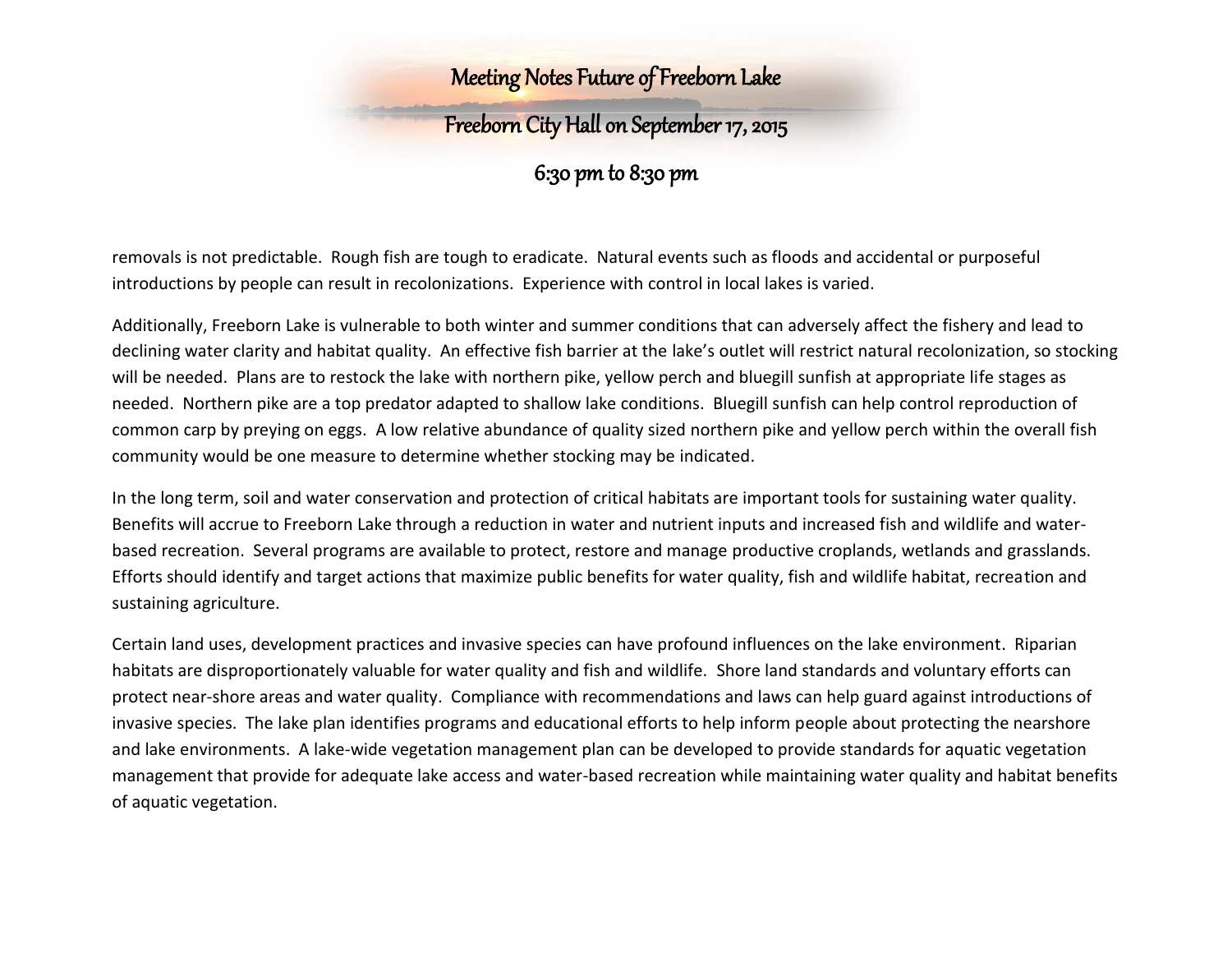# Freeborn City Hall on September 17, 2015

6:30 pm to 8:30 pm

Without doubt, additional drawdowns and fish removals will be needed to maintain or attain water quality standards and habitat objectives. Water quality parameters, aquatic plants and the fish community will be surveyed periodically to monitor management response and determine when additional management is necessary. The more significant drawdowns will be discussed with the advisory group prior to implementation.

Partial drawdowns up to 18 inches below full service level are proposed as an intermediate management action. Given the difficulty of implementing full drawdowns and the inconvenience caused by them, it is beneficial to have a tool to sustain the effects of a major drawdown for a longer period of time. Partial drawdowns can be in a range from as little as 0.5 feet to up to 1.5 feet and employed during the winter or during the growing season dependent on management needs.

The following thresholds can indicate a partial drawdown may be needed: submersed vegetation found at < 60% of standard open water sample points (established in 2002); summer Secchi disk readings are less than < 2.2 feet; and the presence of carp or other undesirable fish is apparent. Objectives from which to measure management effectiveness may include: aquatic vegetation being found at > 80% of the sample stations and Secchi disk measurements remain > 2.3 feet during mid-summer.

Major drawdowns are tools that replicate the effects of a significant, long-term drought. They are natural reset mechanisms for shallow lakes and are expected to be used infrequently, but they are necessary if poor water and habitat quality issues cannot be overcome by less intensive measures. Additional major growing season drawdowns may be conducted when any two of the following conditions (thresholds) are met: emergent aquatic plants occupy < 10% of the basin; aquatic plant (emergent and submersed) coverage is < 50% within the basin as determined by lake survey using standard survey points; and Secchi readings average < 2.2 feet for 2 consecutive growing seasons.

Measures of management effectiveness may include: average Secchi disk measurements > 2.3 feet during mid-summer; total phosphorous < 90 parts per billion (ppb); aquatic vegetation found at > 80% of the standard sample stations. Active efforts to